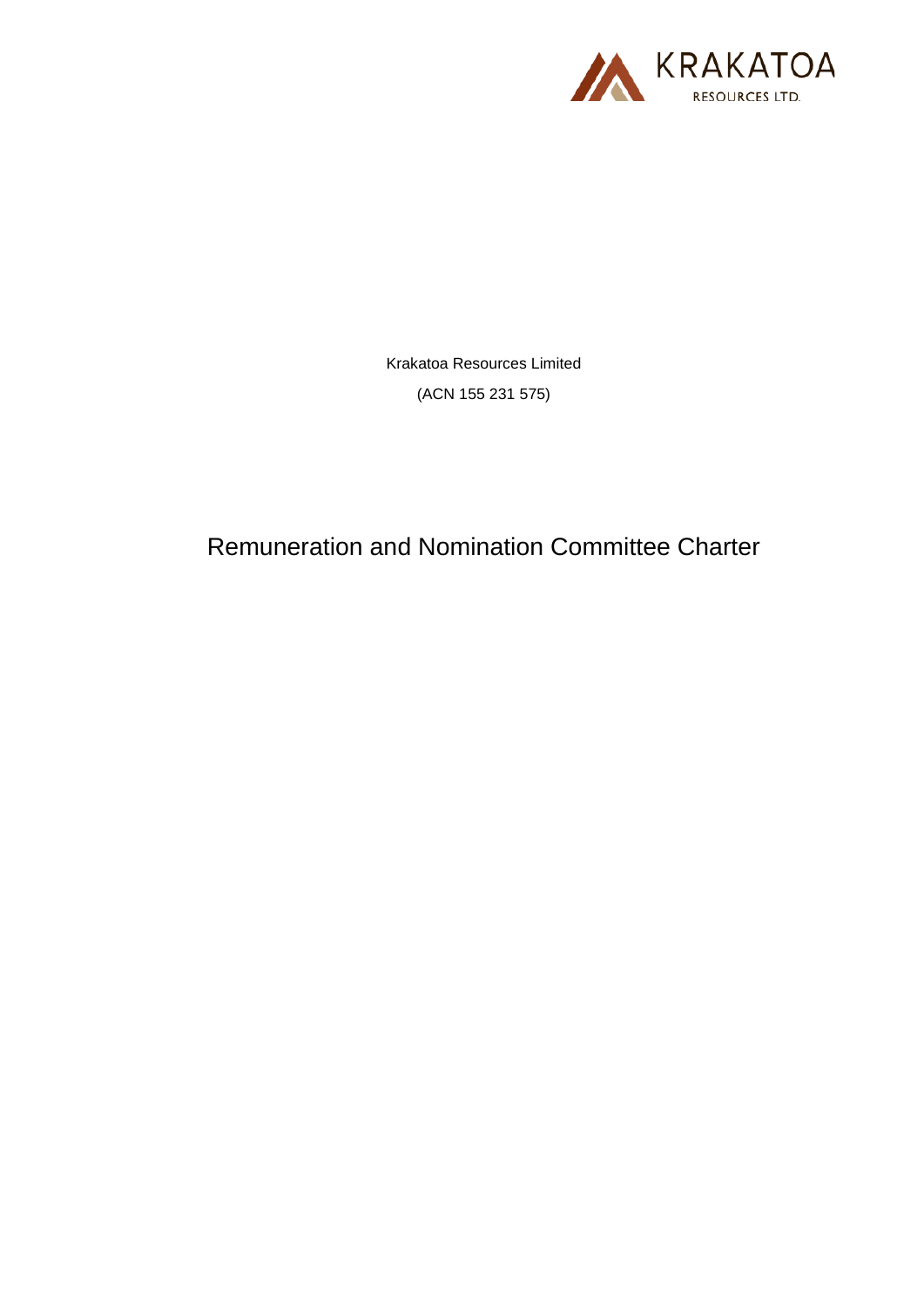

# **1 General scope and authority**

The Remuneration and Nomination Committee is a committee of the Board of Krakatoa Resources Limited (ACN 155 231 575) (the *Company*). The Charter may be subject to review by the Board at any time.

The primary purpose of the Committee is to support and advise the Board in fulfilling its responsibilities to shareholders by:

- (a) in respect of its remuneration role:
	- (i) reviewing and approving the executive remuneration policy to enable the Company to attract and retain executives and Directors who will create value for shareholders;
	- (ii) ensuring that the executive remuneration policy demonstrates a clear relationship between key director performance and remuneration;
	- (iii) recommending to the Board the remuneration of executive and non-executive Directors;
	- (iv) fairly and responsibly rewarding executives having regard to the performance of the Company and its subsidiaries (if applicable) (*Group*), the performance of the executive and the prevailing remuneration expectations in the market;
	- (v) reviewing the Company's recruitment, retention and termination policies and procedures for senior management;
	- (vi) reviewing and approving the remuneration of Director reports to the Managing Director (if applicable) or the Chair, and as appropriate other senior executives; and
	- (vii) reviewing and approving any equity based plans and other incentive schemes.
- (b) in respect of its nomination role:
	- (i) maintaining a Board that has an appropriate mix of skills and experience to be an effective decision-making body; and
	- (ii) ensuring that the Board is comprised of Directors who contribute to the successful management of the Company and discharge their duties having regard to the law and the highest standards of corporate governance.

The Committee shall have the right to seek any information it considers necessary to fulfil its duties, which includes the right to obtain appropriate external advice at the Company's expense.

No individual director or senior executive is to be involved in deciding his or her own remuneration.

## **2 Constitution**

As and when it is required a Remuneration and Nomination Committee will be established by resolution of the Board.

#### **3 Membership**

The Remuneration and Nomination Committee shall be appointed by the Board from among the Directors of the Company and shall consist of not less than three members all of whom shall be non-executive directors and, if possible, the majority will be independent Directors.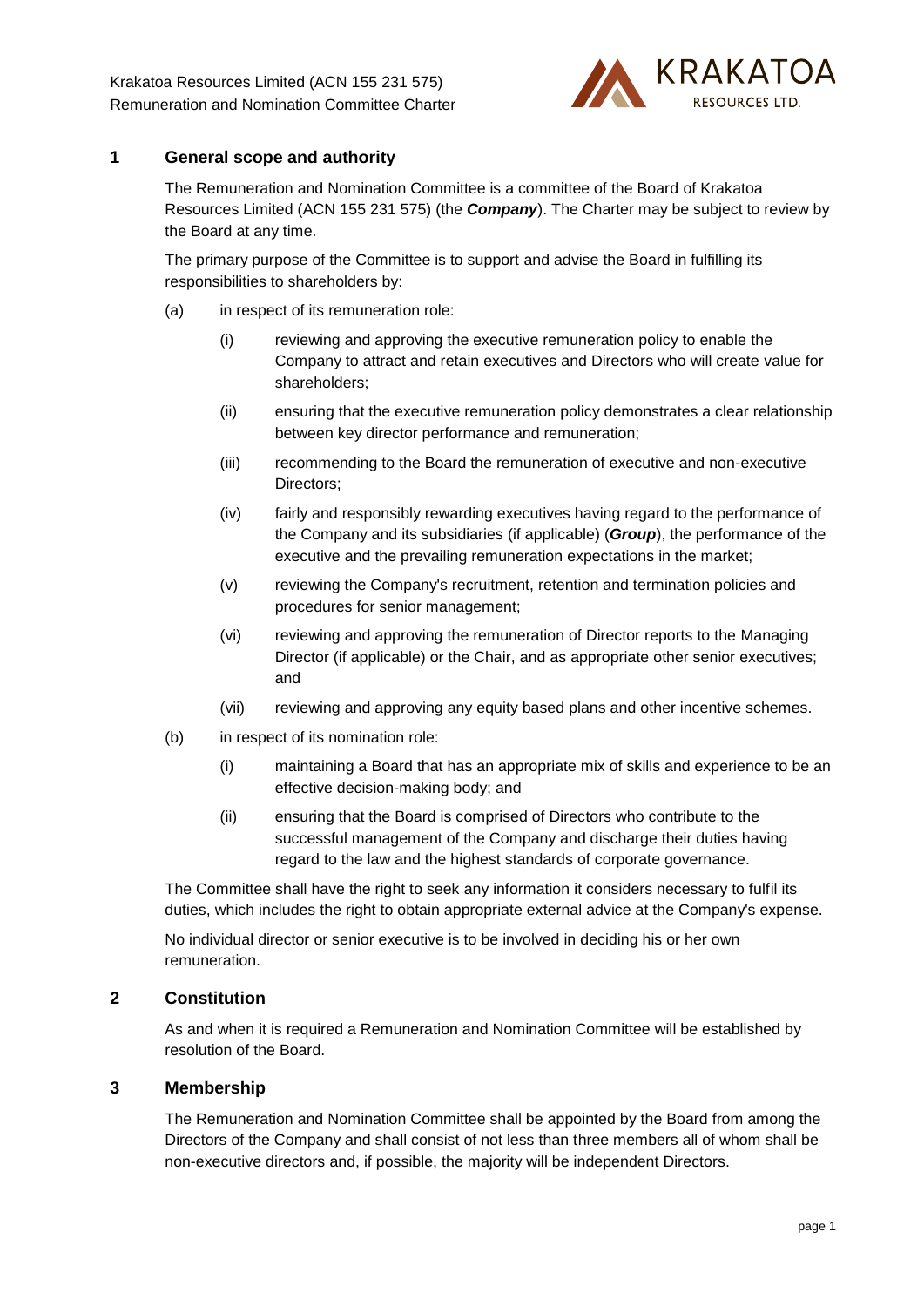

Directors will be appointed to the Remuneration and Nomination Committee for a term of three years or such shorter time as they remain in the office of Director. Directors may serve consecutive terms on the Remuneration and Nomination Committee.

#### **4 Chair**

The Remuneration and Nomination Committee shall appoint a Chair of the Committee. The Chair shall be an independent director.

### **5 Secretary**

The Company Secretary shall be the Secretary of the Remuneration and Nomination Committee.

The Secretary will be responsible for keeping the minutes of meeting of the Committee and circulating them to Committee members and to the other members of the Board.

The Secretary shall distribute supporting papers for each meeting of the Committee as far in advance as possible.

### **6 Quorum**

A quorum shall be two members. In the absence of the Committee Chair or appointed delegate, the members shall elect one of their number as Chair.

## **7 Meeting frequency**

Remuneration and Nomination Committee meetings will be held not less than twice a year to enable the Committee to undertake its role effectively.

Meetings are called by the Secretary as directed by the Board or at the request of the Chair of the Committee.

Where deemed appropriate by the Chair of the Committee, meetings and subsequent approvals may be held or concluded by way of a circular written resolution or a conference call.

Decisions will be based on a majority of votes with the Chair having the casting vote.

The Committee may invite any executive management team members or other individuals, including external third parties, to attend meetings of the Committee, as they consider appropriate.

#### **8 Authority**

The Remuneration and Nomination Committee is authorised by the Board to investigate any activity within its charter. It is authorised to seek any information it requires from any employee and all employees are directed to cooperate with any request made by the Remuneration and Nomination Committee.

The Remuneration and Nomination Committee is required to make recommendations to the Board on all matters within the Remuneration and Nomination Committee's charter.

#### **9 Access**

Members of the Committee have rights of access to the books and records of the Company to enable them to discharge their duties as Committee members, except where the Board determines that such access would be adverse to the Company's interests. Such access shall be provided on a timely basis.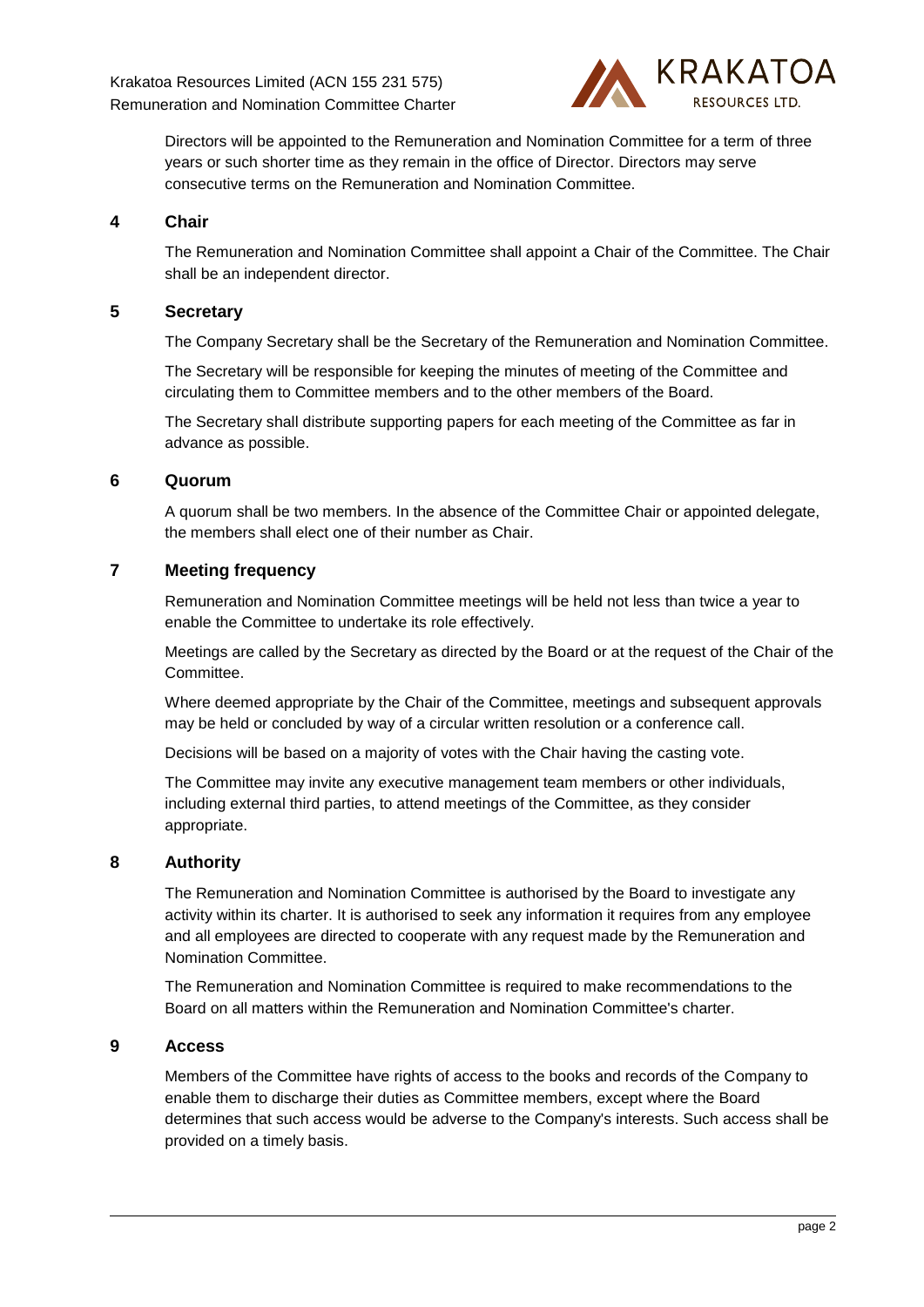

The Committee may consult independent experts to assist it in carrying out its duties and responsibilities. Any costs incurred as a result of the Committee consulting an independent expert will be borne by the Company.

## **10 Reporting procedures**

The Secretary shall circulate the minutes of the meetings of the Remuneration and Nomination Committee to all members of the Committee for comment and change before being signed by the Chair of the Committee and circulated to the Board with the Board papers for the next Board meeting. The minutes are to be tabled at the Board meeting following the Remuneration and Nomination Committee meeting along with any recommendations of the Remuneration and Nomination Committee.

# **11 Duties and responsibilities**

In order to fulfil its responsibilities to the Board the Committee shall:

- (a) Executive Remuneration Policy
	- (i) Review and approve the Group's recruitment, retention and termination policies and procedures for senior executives to enable the Company to attract and retain executives and Directors who can create value for shareholders.
	- (ii) Review the on-going appropriateness and relevance of the executive remuneration policy and other executive benefit programs.
	- (iii) Ensure that remuneration policies fairly and responsibly reward executives having regard to the performance of the Company, the performance of the executive and prevailing remuneration expectations in the market.
- <span id="page-3-0"></span>(b) Executive Directors and Senior Management
	- (i) Consider and make recommendations to the Board on the remuneration for each executive Director (including base pay, incentive payments, equity awards, retirement rights, service contracts) having regard to the executive remuneration policy.
	- (ii) Review and approve the proposed remuneration (including incentive awards, equity awards and service contracts) for the direct reports of the Chair and Managing Director/CEO (if applicable). As part of this review the Committee will oversee an annual performance evaluation of the executive team. This evaluation is based on specific criteria, including the business performance of the Company and its subsidiaries, whether strategic objectives are being achieved and the development of management and personnel.
- (c) Executive Incentive Plan Review and approve the design of any executive incentive plans.
- (d) Equity Based Plans
	- (i) Review and approve any equity based plans that may be introduced (*Plans*) in the light of legislative, regulatory and market developments.
	- (ii) For each Plan, determine each year whether awards will be made under that Plan.
	- (iii) Review and approve total proposed awards under each Plan.
	- (iv) In addition to considering awards to executive Directors and direct reports to the Chair and Managing Director/CEO (if applicable) review and approve proposed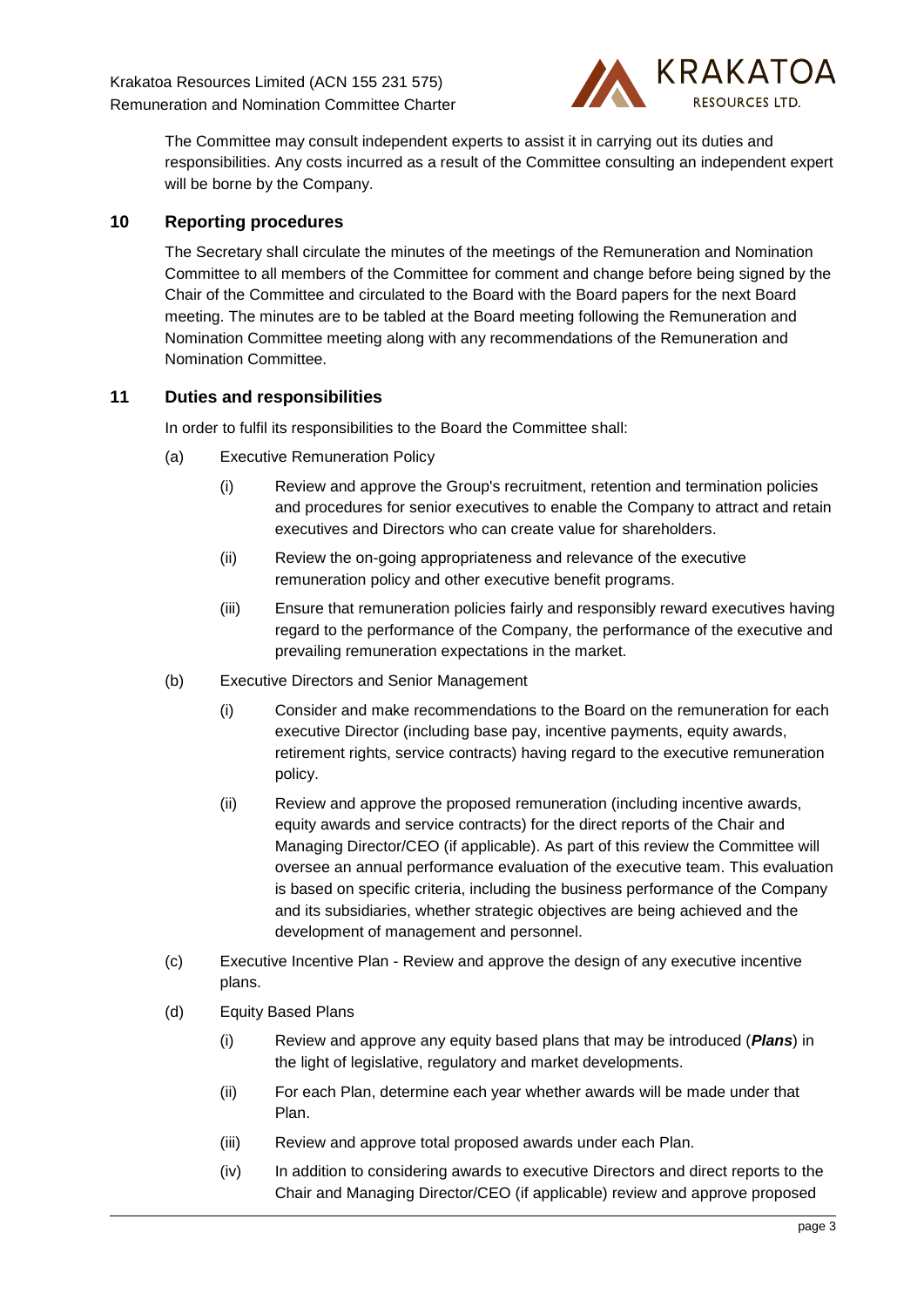

awards under each Plan on an individual basis for executives as required under the rules governing each Plan or as determined by the Committee.

- (v) Review, approve and keep under review performance hurdles for each equity based Plan.
- (e) Nomination

The Committee shall periodically review and consider the structure and balance of the Board and make recommendations regarding appointments, retirements and terms of office of Directors. In particular, the Committee is to:

- (i) regularly evaluate the mix of skills, experience, expertise and diversity of the existing Board. In particular, the Board is to identify the particular skills and diversity that will best increase the Board's effectiveness and prepare a description of the role and capabilities required for the particular appointment. Consideration is also given to the balance of independent Directors on the Board;
- (ii) identify and recommend to the Board candidates for the Board after:
	- (A) considering the necessary and desirable competencies of new Board members to ensure the appropriate mix of skills and experience;
	- (B) assessing how the candidates can contribute to the strategic direction of the Company; and
	- (C) undertaking appropriate background checks, including checks as to the candidate's character, experience, education, criminal record and bankruptcy history;
- (iii) approve and review induction procedures for new appointees of the Board to ensure that they can effectively discharge their responsibilities;
- (iv) assess and consider the time required to be committed by a non-executive Director to properly fulfil their duty to the Company and advise the Board.
- (v) consider and recommend to the Board candidates for election or re-election to the Board at each annual shareholders' meeting;
- (vi) review Directorships in other public companies held by or offered to Directors and senior executives of the Company;
- (vii) review succession plans for the Board with a view to maintaining an appropriate balance of skills and experience on the Board;
- (viii) arrange an annual performance evaluation of the Board, its Committee and individual Directors;
- (ix) ensure new directors enter into a written agreement with the Company, setting out the terms of their appointment. The new directors must also submit a consent to act and undergo induction by the Board;
- (x) make recommendations to the Board on the appropriate size and composition of the Board; and
- (xi) make recommendations to the Board on the terms and conditions of appointment to, and removal and retirement from, the Board.
- (f) Other

The Committee shall perform other duties and activities that it or the Board considers appropriate.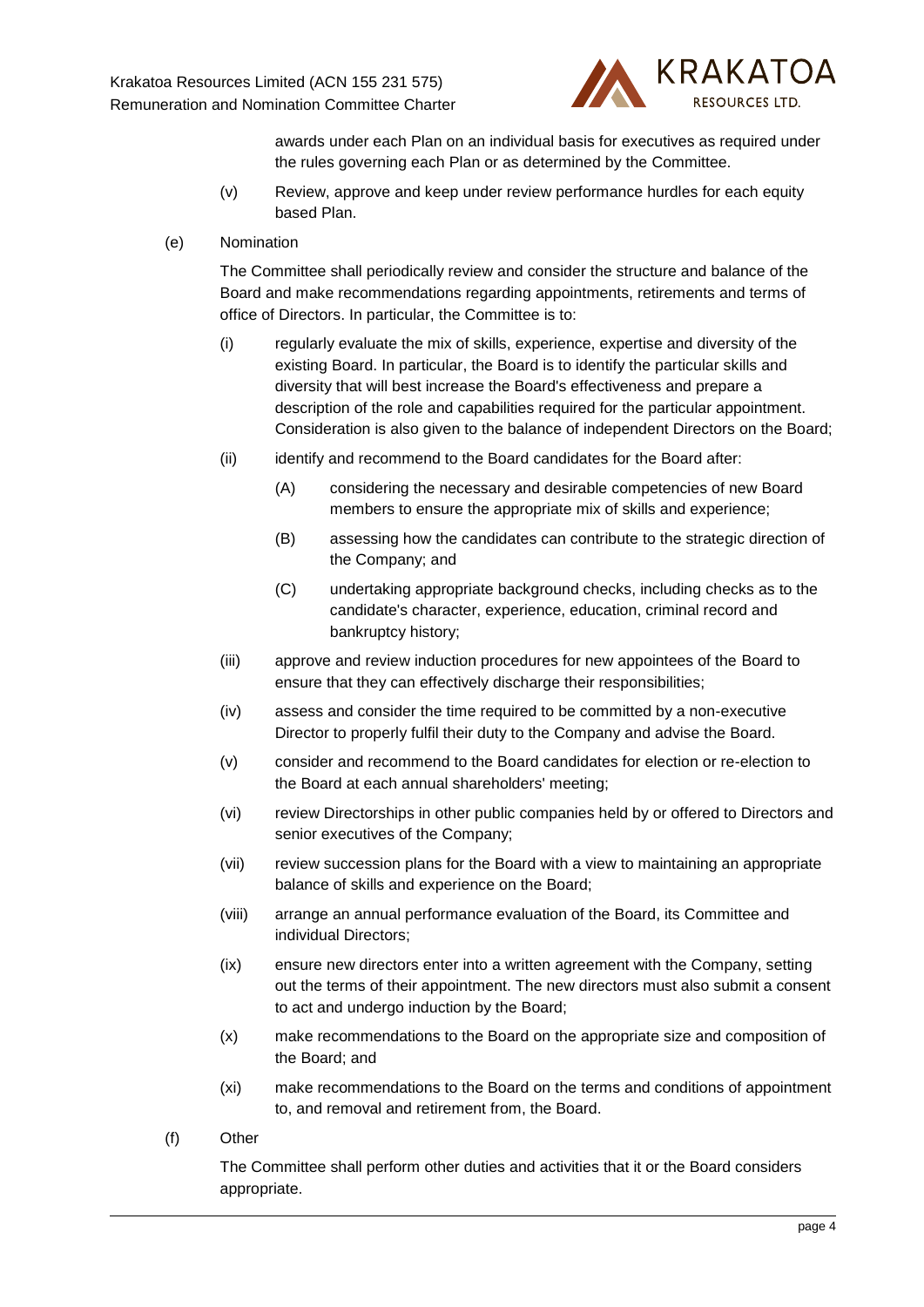

# **12 Non-Executive Remuneration**

In considering the levels of remuneration for Non-Executive Directors, the Committee is to consider the guidelines set out in Box 8.2 of the 4th Edition of the ASX Corporate Governance Principles and Recommendations (*Recommendations*):

- (a) **Composition:** Non-Executive Directors should be remunerated by way of cash fees, superannuation contributions and non-cash benefits in lieu of fees (such as salary sacrifice into superannuation or equity).
- (b) **Fixed Remuneration**: levels of fixed remuneration for non-executive directors should reflect the time commitment and responsibilities of the role.
- (c) **Performance Based Remuneration**: ideally, Non-Executive Directors should not receive performance-based remuneration as it may potentially lead to bias in their decisionmaking and compromise their objectivity and ability to challenge management appropriately. However, as discussed below, the Company considers that there may be value in using performance-based remuneration for Non-Executive Directors whilst the Company is in the exploration phase of development and is not generating cash. If used, performance-based remuneration should be linked to clearly specified performance targets that are aligned with the Company's short, medium and longer-term performance objectives and should be consistent with the Company's purpose, strategic goals and Statement of Values. Moreover, discretion should be retained to prevent performance based remuneration from rewarding conduct that is contrary to the Company's values or risk appetite.
- (d) **Equity Based Remuneration:** it is generally acceptable for non-executive directors to receive securities as part of their remuneration to align their interests with the interests of other holders. However, non-executive directors generally should not receive options with performance hurdles attached or performance rights as part of their remuneration as it may lead to bias in their decision-making and compromise their objectivity. However, well-designed equity-based remuneration (including options or performance rights) can be an effective form of remuneration, especially during the early stages of Company development as a means of conserving cash. Accordingly, it is generally acceptable for Non-Executive Directors to receive securities (including options or performance rights) as part of their remuneration to align their interests with the interests of other holders.
- (e) **Termination Payments**: Non-Executive Directors should not be provided with retirement benefits other than superannuation.

To the extent that the Company adopts a different remuneration structure for its Non-Executive Directors, the Committee shall document its reasons for the purpose of disclosure to stakeholders. There are no minimum shareholding requirements for Non-Executive Directors.

## **13 Executive Remuneration**

In setting the remuneration for Executives pursuant to clause [11\(b\),](#page-3-0) the Committee is to consider the guidelines set out in Box 8.2 of the Recommendations:

- (a) **Composition:** remuneration packages for Executives should include an appropriate balance of fixed remuneration and performance-based remuneration;
- (b) **Fixed Remuneration**: should be reasonable and fair, taking into account the entity's obligations at law and labour market conditions and should be relative to the scale of the Company's business. It should reflect core performance requirements and expectations;